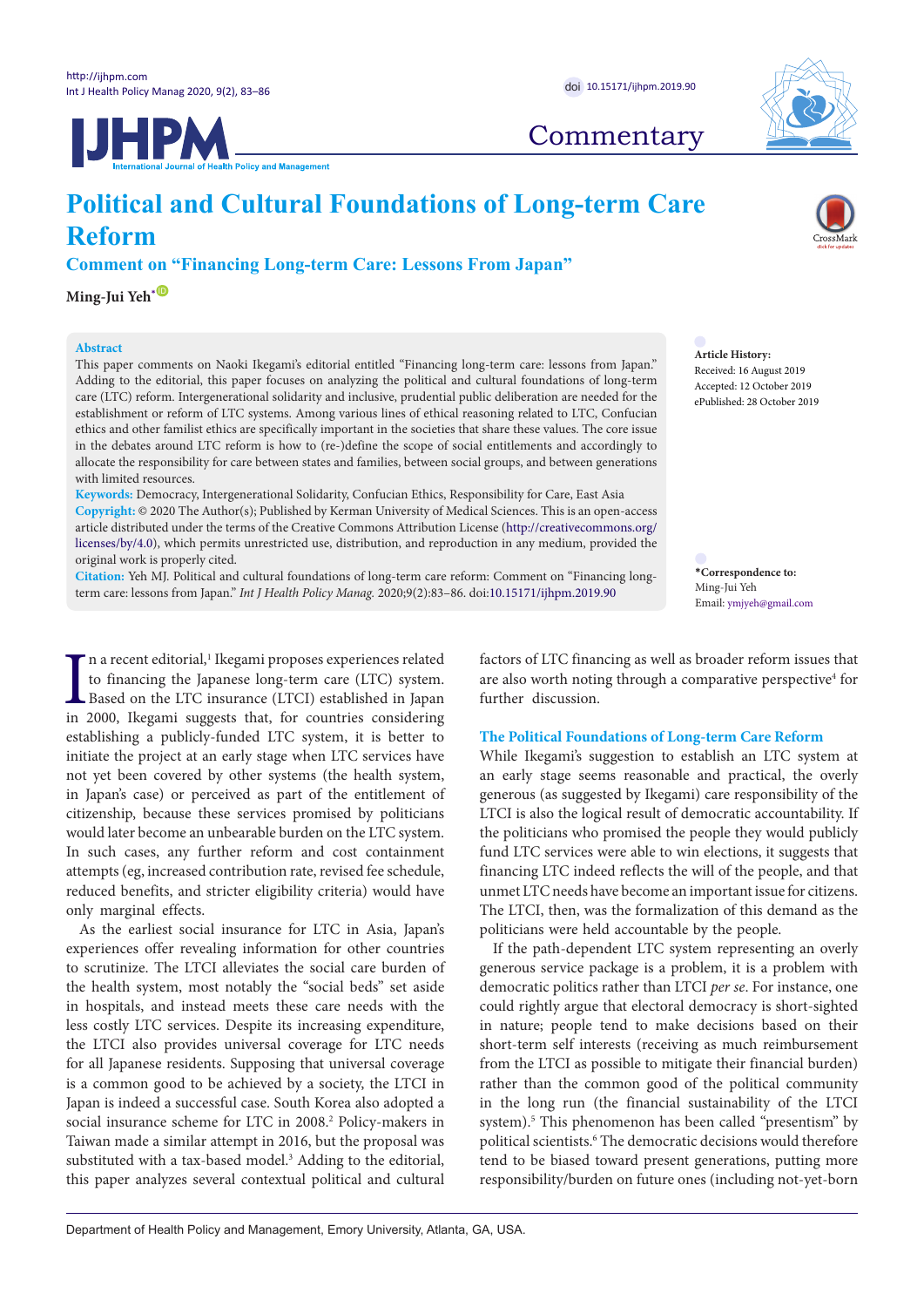future citizens and citizens under legal age to exercise political rights) [\[1\],](#page-2-0) 7 hence making the LTC system overly generous and fiscally irresponsible (to adopt Ikegami's term).

Under this circumstance, policy-makers and reformers could take into consideration the notion of intergenerational solidarity and prudential public deliberation. Intergenerational solidarity could justify the present-biased policy arrangements in that it presumes the obligation of mutual assistance between present and future generations.<sup>9</sup> Suppose intergenerational solidarity exists; then future generations would be willing to inherit the (likely financially unsustainable) LTCI. If this is the case, policy-makers need not be concerned about the financial issues of the LTC system, nor about the presentbiased problem. However, this approach has an obvious limitation in that the present generation cannot possibly know the actual preference of future ones; hence whether intergenerational solidarity exists would not be verifiable. One way to get past this limitation is to ignore it and simply presume that intergenerational solidarity does exist. However, if we find this presumption too strong, another way is to rely on a more inclusive and prudential public deliberation process.

Prudential means that the deliberation is based on reasoning, specifically the deliberators' self-restraint from over-exploiting resources in the future. Inclusive means that the deliberation is open to every social group at stake; all those who would be affected by the policy arrangements should have a voice in the deliberation process.<sup>10</sup> Through such public deliberation, the people could better clarify and further redefine the essence of entitlement of citizenship that should be publicly funded by a LTC system, such as the LTCI in Japan.

Like Ikegami has suggested, initiating the LTC project at an early stage could not only prevent the system from inheriting the care burden from previously-committed entitlements and hence be "fiscally more responsible" (p. 465), it could also allow the policy-makers and stakeholders sufficient time to go through the prudential public deliberation process, and hence better tackle the present-biased problem of democratic decisions. Nevertheless, this strategy has limitations as well.

First, prudence is indeed an abstract concept not easily operationalized. A recent report on asset management in the aged society released by the Financial Services Agency of the Japanese Government in June 2019 is an example. The report estimates that a couple in Japan, expected to live to 95 years old, will need to set aside 20 million yen (about 190 000 US dollar) in pensions for their retirement life.<sup>11</sup> While this report aroused much public debate and unease, it is in a sense a practical and realistic warning. However, heavy criticism from the people eventually forced the government to retract the report. This result suggests that prudential estimations made by elite bureaucrats, not even to the extent of deliberation, are often not cordial to popular sentiment. Despite these limitations, the examples of public deliberation of health reforms in Taiwan show that while the participants could not offer concrete policy indications, they were empowered by the process and their attitudes and knowledge toward policy were changeable.12,13 A study in Japan also shows similar potential of deliberation to empower intergenerational thinking.<sup>14</sup>

Second, initiating the LTC project at an early stage implies that unmet LTC needs have not yet become a major issue among the people. Consequently, neither do politicians have the pressures/incentives to initiate the project, nor are enough people interested in or satisfied with such proposals. Other, more relevant issues would occupy the policy agenda. In such cases, policy-makers and reformers probably need a policy window,<sup>15</sup> such as a series of tragic events or the political will of a powerful leader (or a dictator in a non-democratic or democratizing context),<sup>16</sup> to trigger the establishment/reform of an LTC system.

In a democratic polity, present-biased decisions are embedded in popular demands. Prudential public deliberation may be available as a supplementary source of democratic accountability and information regarding the public will for policy reformers to consider. Nevertheless, policy-making is still largely dependent on the balance of political forces and other contingent factors. Reformers should take this nature into account and seize the chances when they appear.

## **The Cultural Foundations of Long-term Care Reform**

Besides the political environment, other contextual factors also enable or impede the reform of LTC systems. Ikegami's observation on the family care burden, specifically the implicit (formerly legal in Japan) obligations of wives and daughtersin-law, is straightforward and yet quite precise, as filial piety and patriarchism are still the core values upheld by most East Asian societies that are more or less affected by Confucian ethics.17,18

The conflicting values between universal citizenship and the traditional Confucian care model would bring cultural tension to LTC reforms.19 In universal citizenship, which is the model adopted by most publicly-funded LTC systems, citizens are equally eligible to receive LTC services based on their needs; while in the Confucian model, the responsibility for care is differential: it is first the responsibility of direct family members (eg, adult children of older parents in need) and second of other relatives (eg, siblings, adult children of siblings); lastly, public money only pays for those who are left outside the familial network or are in poverty. These two opposite normative values on the allocation of responsibility for care should be addressed by policy reformers.

On one hand, if reformers intend to build a more universal LTC system with comprehensive coverage, responsibility for LTC would be more generalized to the whole society. This approach would require more public funds to support the system, as seen in the LTCI in Japan. For policy-makers in other countries that are just about to initiate an LTC project, this approach could tackle the unfair allocation of LTC responsibility to women through formalized mutual assistance. South Korea is a case representing this approach, as the country adopted a universal LTCI like Japan's and formally shifted the responsibility for care from families to the publicly-funded system; LTC services have become a right entitled to citizens.<sup>2</sup> However, for reformers wrestling with financial concerns, the expansion toward universal LTC coverage is clearly not a viable option as it would require more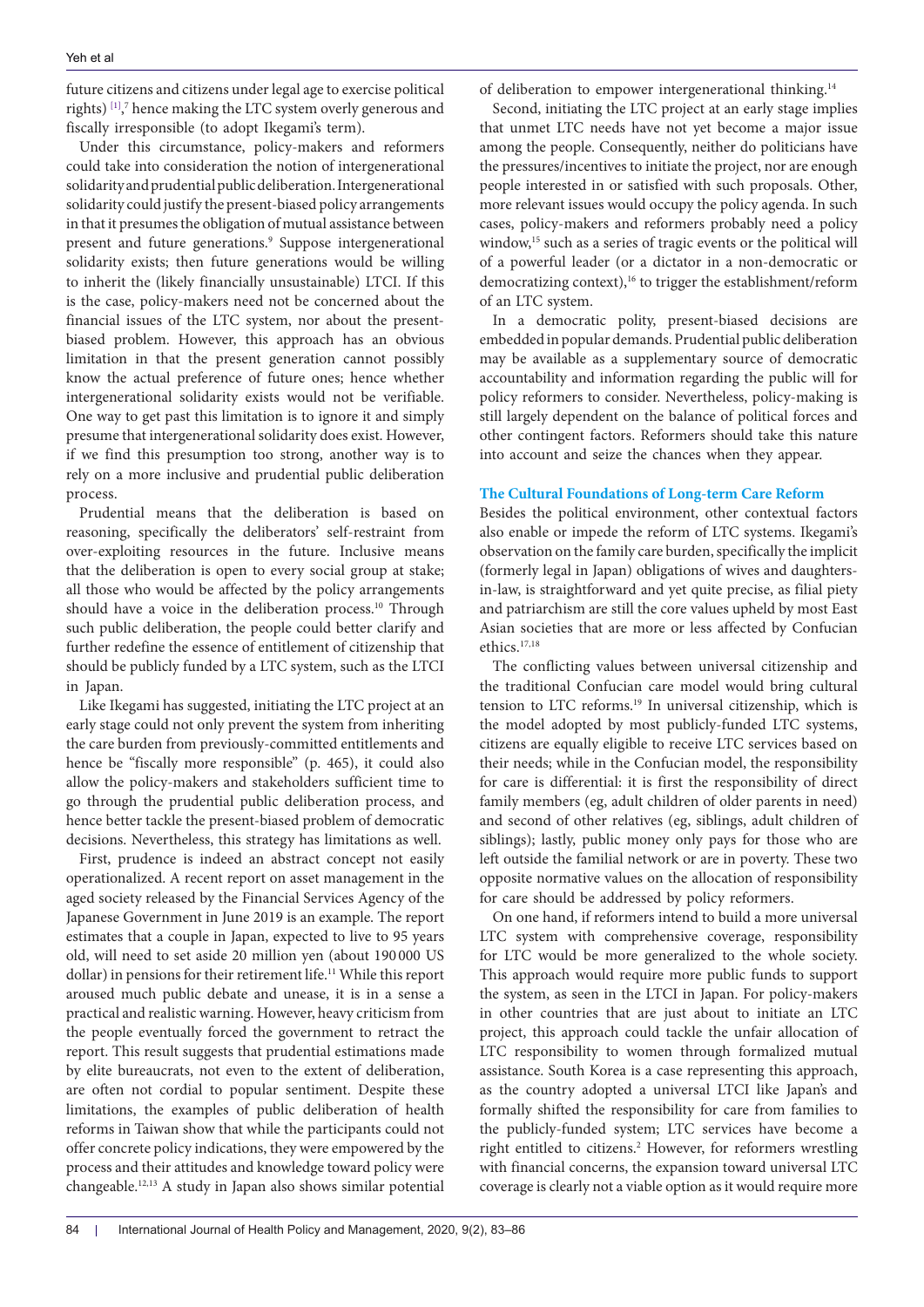public money input.

On the other hand, if policy reformers intend to refrain from welfare expansion in LTC and just build a supplementary LTC system grounded in the traditional Confucian care model, they would inevitably reproduce and, even worse, formalize the inherent oppression of women. Yet shifting responsibility for LTC back to families in the name of traditional values could be a palatable option for those who wish to save public expenditures and adopt "restricted universalism"20 for consideration. The tax-based LTC system in Taiwan could be seen as a case of this supplementary approach. While nominally all citizens in need are entitled to subsidies – making the system appear universal – it could only subsidize supplementary LTC services for families without adequate care capacity or funding.<sup>9</sup> This arrangement reflects the values of differential responsibility under Confucian ethics. It represents not only the concerns of Confucian ethics, but also other conservative cultures with familial ethics.<sup>21</sup>

Social insurance schemes and tax-based models are of course not dichotomous options, but different financing mechanisms. Other private-public mixtures of LTC financing, like the savings accounts in Singapore, could also be considered.<sup>22</sup> The point is that the cultural tension between the formal system and traditional values should be the concern of countries where societies share these familial values.

## **Reasonable Allocation of the Responsibility for Care**

In the classic scene in Imamura Shohei's 1983 film *The Ballad of Narayama* (Narayama bushiko), Tatsuhei could not help but ran back to where he put down his mother on the hill of Nara Mountain and yell, "Mom, it's snowing (oka, yuki ga futte kida yo)!" to his mother at a distance [\[2\].](#page-2-1) 23 Whether this practice of abandoning old parents when they have lived to the proper age (*obasute*) is a real custom or merely a legend is subject to anthropological investigation, but the lesson from this story is that every society has to evolve in a balanced way to allocate responsibility for care under limited resources.<sup>26</sup>

While publicly-funded LTC systems are very different from the LTC arrangements in rural villages in the early-era Japan in Imamura's film, this core issue remains the same today. The prospect for financing LTC might not be such a grey area as people thought,<sup>27</sup> but difficult choices still need to be made28; the difference is just that they may be more subtle and implicit in this era. One could of course demand more public resources to be allocated to LTC services by drawing on the notion of human rights or other ethical grounds<sup>29</sup>; however, this implies that the same amount of resources cannot be allocated for other social services that are also considered essential entitlements of citizenship.

To make these difficult choices, either stronger intergenerational solidarity or better-designed public deliberation is needed. Further, for ethical reasoning to be grounded in societal values, Confucian ethics as well as other familist ethics should be taken into account because they are interwoven with LTC arrangements. The eventual task is to define or redefine the scope of social entitlements and hence the reasonable allocation of responsibility for care between the state and families, between social groups, and between

generations[\[3\].](#page-2-2)

Japan has always been a pioneer in the development of health and social systems in East Asia. Grounded in strong popular support as well as path-dependent generous entitlements, Japan managed to introduce a universal LTCI in 2000. Its lessons as offered by Ikegami are not to be overlooked by policy researchers and reformers of middleincome countries in this region and other countries seeking solutions for mitigating the care burden of families as well as the augmented financial burden of the LTC sector.

## **Ethical issues**

Not applicable.

#### **Competing interests**

Author declares that he has no competing interests.

#### **Author's contribution** MJY is the single author of the paper.

#### **Endnotes**

<span id="page-2-0"></span>[1] However, some psychological studies have suggested an interestingly opposite decision preference when people are other-regarding (instead of selfregarding) under an experimental context.8

<span id="page-2-1"></span>[2] The villagers believed that if it snows on the days the elder "go to the Mountain," it means good fortune; hence, Tatsuhei was earnest to share this news with his mother, while he was not supposed to turn back once he had left her (hence the self-refraining distance). The Ballad of Narayama has become a classic text for the discussion of respect to life and morality of aging.24,25

<span id="page-2-2"></span>[3] As one reviewer rightly suggested, the market also plays an important role in the debate around LTC reform. However, from the perspective of financing, the state, families, or individuals (in different social groups) could all be financial agents who actually pay for LTC services; but the market cannot. Market might be a mechanism to allocate funds or to deliver services, but a market itself cannot and will not be responsible for paying for anyone's care needs.

#### **References**

- 1. Ikegami N. Financing long-term care: lessons from Japan. *Int J Health Policy Manag*. 2019;8(8):462-466. doi:[10.15171/](https://doi.org/10.15171/ijhpm.2019.35) [ijhpm.2019.35](https://doi.org/10.15171/ijhpm.2019.35)
- 2. Kim JW, Choi YJ. Farewell to old legacies? the introduction of longterm care insurance in South Korea. *Ageing Soc*. 2013;33(5):871- 887. doi:[10.1017/S0144686X12000335](https://doi.org/10.1017/S0144686X12000335)
- 3. Hsu HC, Chen CF. LTC 2.0: The 2017 reform of home- and communitybased long-term care in Taiwan. *Health Policy.* 2019;123(10):912- 916. doi[:10.1016/j.healthpol.2019.08.004](https://doi.org/10.1016/j.healthpol.2019.08.004)
- 4. Saltman RB. The role of comparative health studies for policy learning. *Health Econ Policy Law*. 2012;7(1):11-13. doi[:10.1017/](https://doi.org/10.1017/S1744133111000259) [S1744133111000259](https://doi.org/10.1017/S1744133111000259)
- 5. Seo Y. Democracy in the ageing society: quest for political equilibrium between generations. *Futures*. 2017;85:42-57. doi[:10.1016/j.](https://doi.org/10.1016/j.futures.2016.11.002) [futures.2016.11.002](https://doi.org/10.1016/j.futures.2016.11.002)
- 6. Thompson DF. Representing future generations: political presentism and democratic trusteeship. *Critical Review of International Social and Political Philosophy.* 2010;13(1):17-37. doi:[10.1080/13698230903326232](https://doi.org/10.1080/13698230903326232)
- 7. Kotlikoff LJ, Burns S. *The Clash of Generations: Saving Ourselves, Our Kids, and Our Economy*. Cambridge, MA: The MIT Press; 2014.
- 8. Kawai N, Kubo K, Kubo-Kawai N. "Granny dumping": Acceptability of sacrificing the elderly in a simulated moral dilemma. *Jpn Psychol* Res. 2014;56(3):254-262. doi[:10.1111/jpr.12049](https://doi.org/10.1111/jpr.12049)
- Goerres A, Tepe M. Age-based self-interest, intergenerational solidarity and the welfare state: a comparative analysis of older people's attitudes towards public childcare in 12 OECD countries. *Eur J Polit Res*. 2010;49(6):818-851. doi:[10.1111/j.1475-](https://doi.org/10.1111/j.1475-6765.2010.01920.x) [6765.2010.01920.x](https://doi.org/10.1111/j.1475-6765.2010.01920.x)
- 10. Young IM. *Inclusion and Democracy*. New York, NY: Oxford University Press; 2000.
- 11. Kyodo J. Government backpedals on report that said elderly couples will need ¥20 million in savings. *The Japan Times*. June 11,